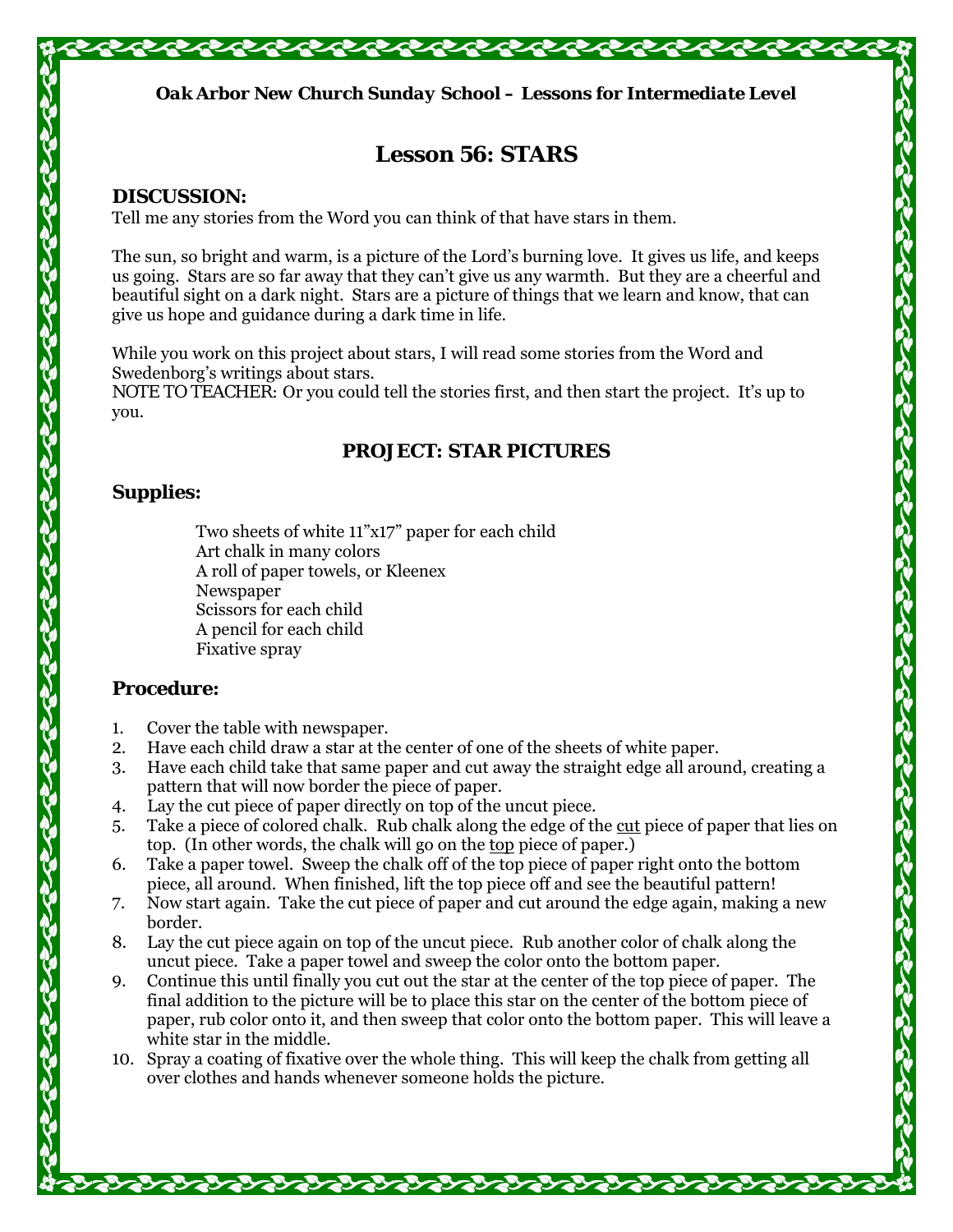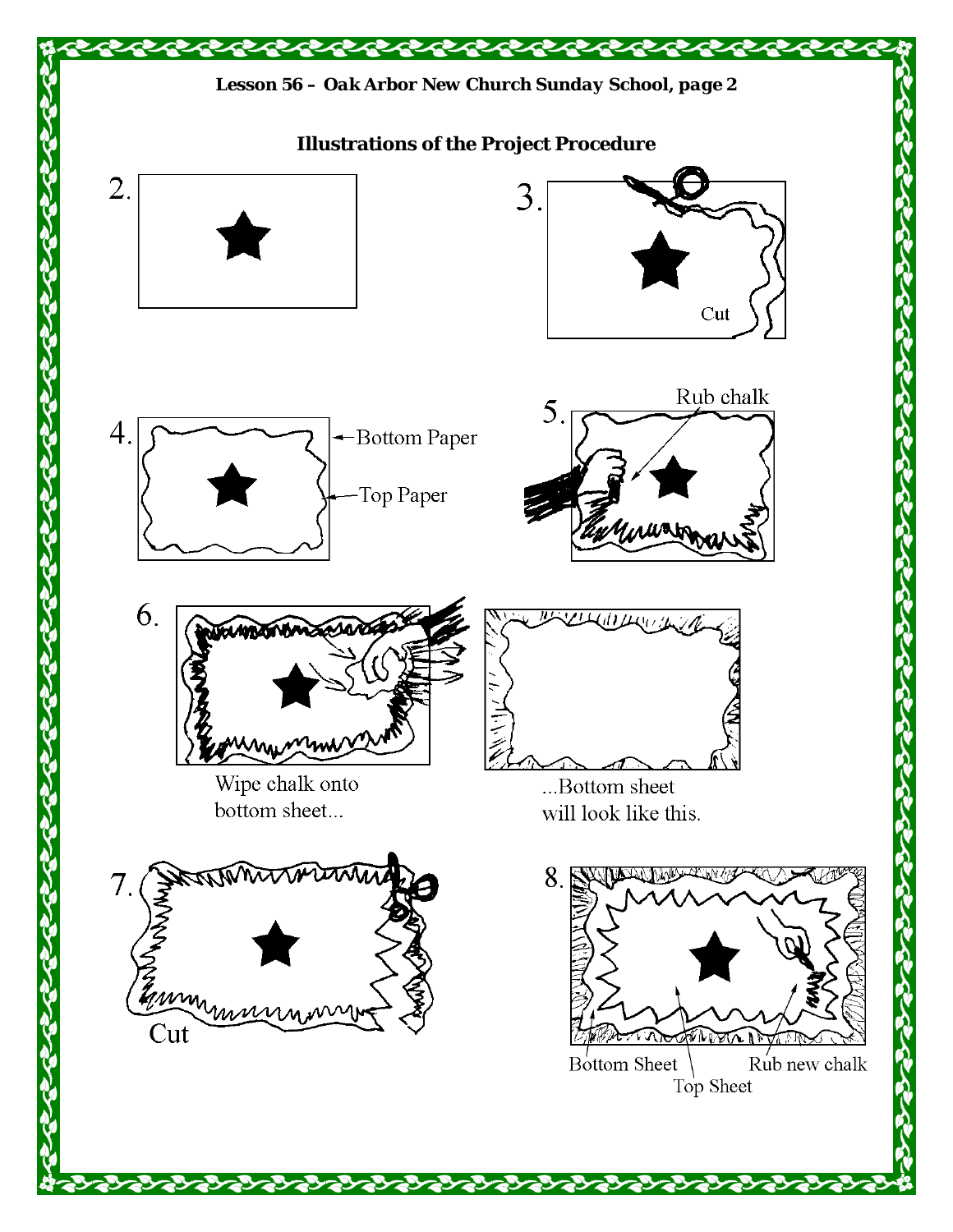## **STAR STORIES**

#### **Creation**

"In the beginning God created the heavens and the earth."

On the first day, God created light; on the second, waters above and beneath; on the third, dry land and plants. "Then God made two great lights: the greater light to rule the day, and the lesser light to rule the night. God made the stars also. God set them in the firmament of the heavens to give light on the earth, and to rule over the day and over the night, and to divide the light from the darkness. And God saw that it was good. So the evening and the morning were the fourth day." (Genesis 1)

#### **Abraham**

Jehovah had called Abraham to a new land, the land of Canaan, and promised to give it to Abraham and all his descendants. Abraham was confused, because he was old and had no children. How could the land be given to his descendants when he didn't have any? But Jehovah brought him outside and said: "Look now toward heaven, and count the stars if you are able to number them…So shall your descendants be." And sure enough, Abraham had a son and grandchildren and great grandchildren, until his descendants, the children of Israel, were more than anyone could count! (Genesis 15)

#### **Balaam's Prophecy**

Balaam was a prophet of Jehovah. King Balak was a king who feared the children of Israel, who were passing through his land. There were too many of them! King Balak called Balaam, because he knew he was a holy man, full of power. He asked Balaam to come and curse the children of Israel. Balaam wanted to, because he would have liked to get the reward the king was offering. But he told Balak, "I will come, and I will try, but I am only able to prophesy the words that Jehovah puts in my mouth." So Balaam came, and stood on high ground, overlooking the camp of the Israelites. And there, instead of cursing them, he blessed the Israelites, and spoke one of the most beautiful prophecies about the coming of Christ, the Messiah. "I see Him, but not now; I behold Him, but not near; A Star shall come out of Jacob; A Scepter shall rise out of Israel, and batter the brow of Moab, and destroy all the sons of tumult." The Lord born on earth would be like a star, because He would bring new knowledge to give light in a dark time. (Numbers 24)

## **The Wisemen**

There were others besides the Jews who expected a Messiah to come someday. Some wise men in eastern countries searched the sky for a sign of when this Messiah would be born. And then they saw it – a star, much more brilliant than the others. They followed it over many miles, until it finally led them to a humble stable in Bethlehem, where the great Messiah lay as a tiny babe in a manger. Not everyone could see the star that had led them – only those, like the wise men, who were truly looking for it with their hearts. (Matthew 2)

## **John's Vision of the Lord**

When the apostle John was alone on the island of Patmos, he saw many amazing visions. And the first vision he saw was a scene of the Lord standing in the middle of seven lampstands, with brilliant white clothing and hair, flaming eyes, a sword coming from his mouth, and feet of glowing brass. In his right hand he held seven stars, which he called "the angels of the seven churches." Often angels can appear to look like stars. (Revelation 1)